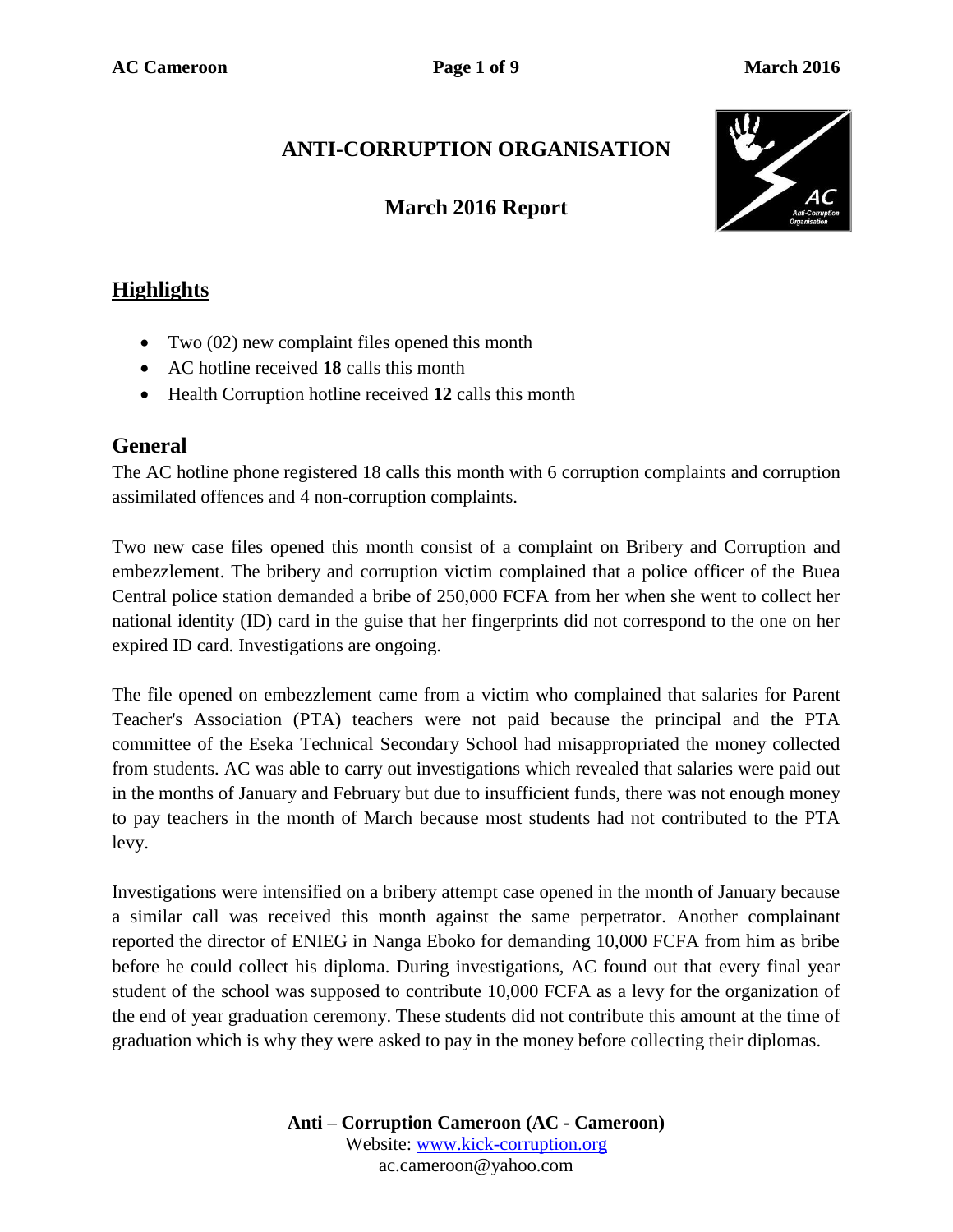### **AC Hotline Phone**

The AC hotline phone received 18 calls this month of March 2016. Six (06) corruption and corruption assimilated offences and 4 non corruption related offences. The data has been analyzed as seen below.



This month of March 2016, 84% of calls were responsive while 16% of callers did not respond to their calls



40% of responsive calls were against corruption complaints, 33% of callers did not report any complaint while 27% of callers had complaints not related to corruption.

> **Anti – Corruption Cameroon (AC - Cameroon)** Website: [www.kick-corruption.org](http://www.kick-corruption.org/) ac.cameroon@yahoo.com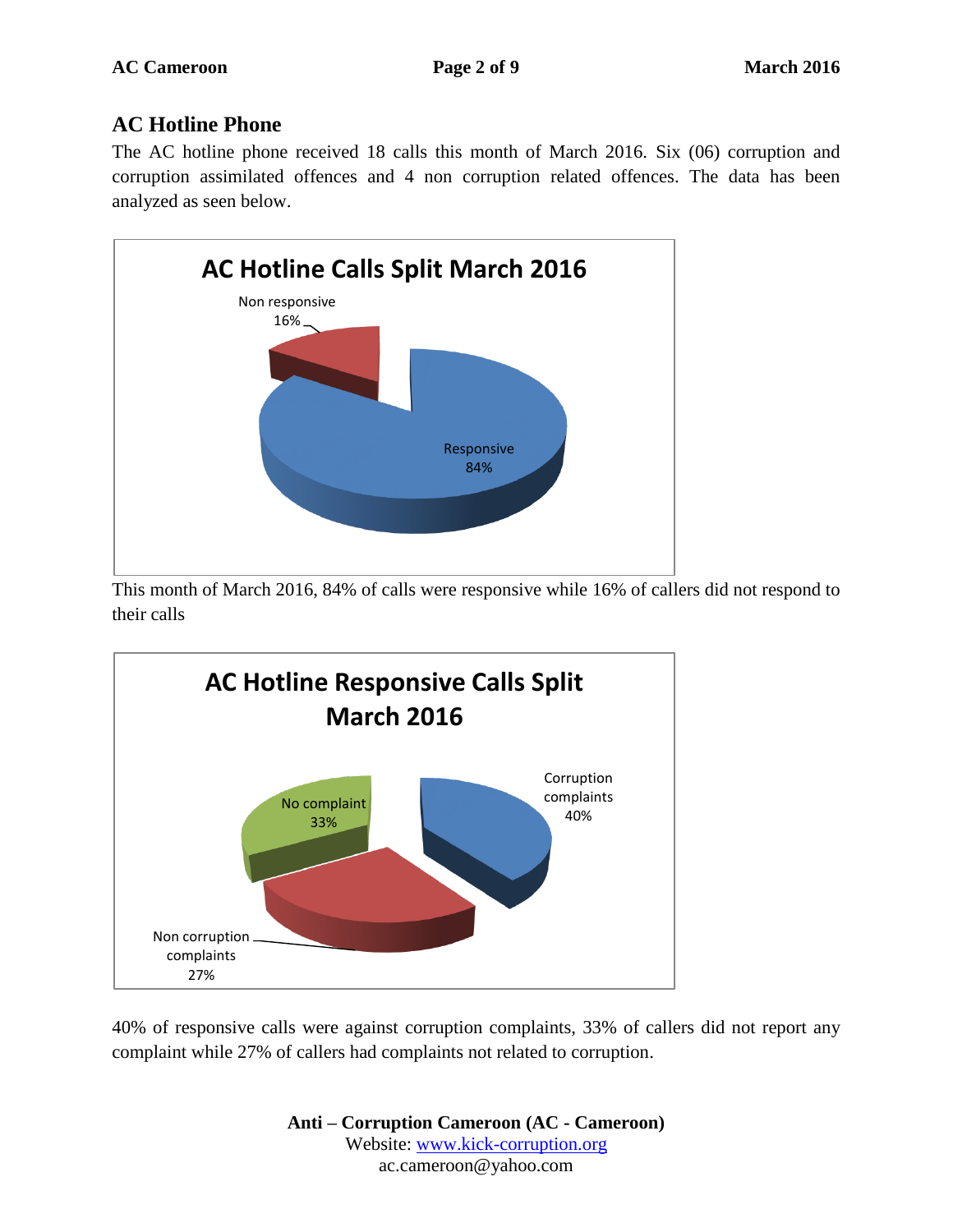

Complaints against bribery and corruption were the highest representing 43% of total corruption complaints, followed by complaints against embezzlement with 15%, then oppression, fraud and undue demand with 14% each



40% of non-corruption complaints were private problems while internet scam, wrongful dismissal and family problems complaints had 20% each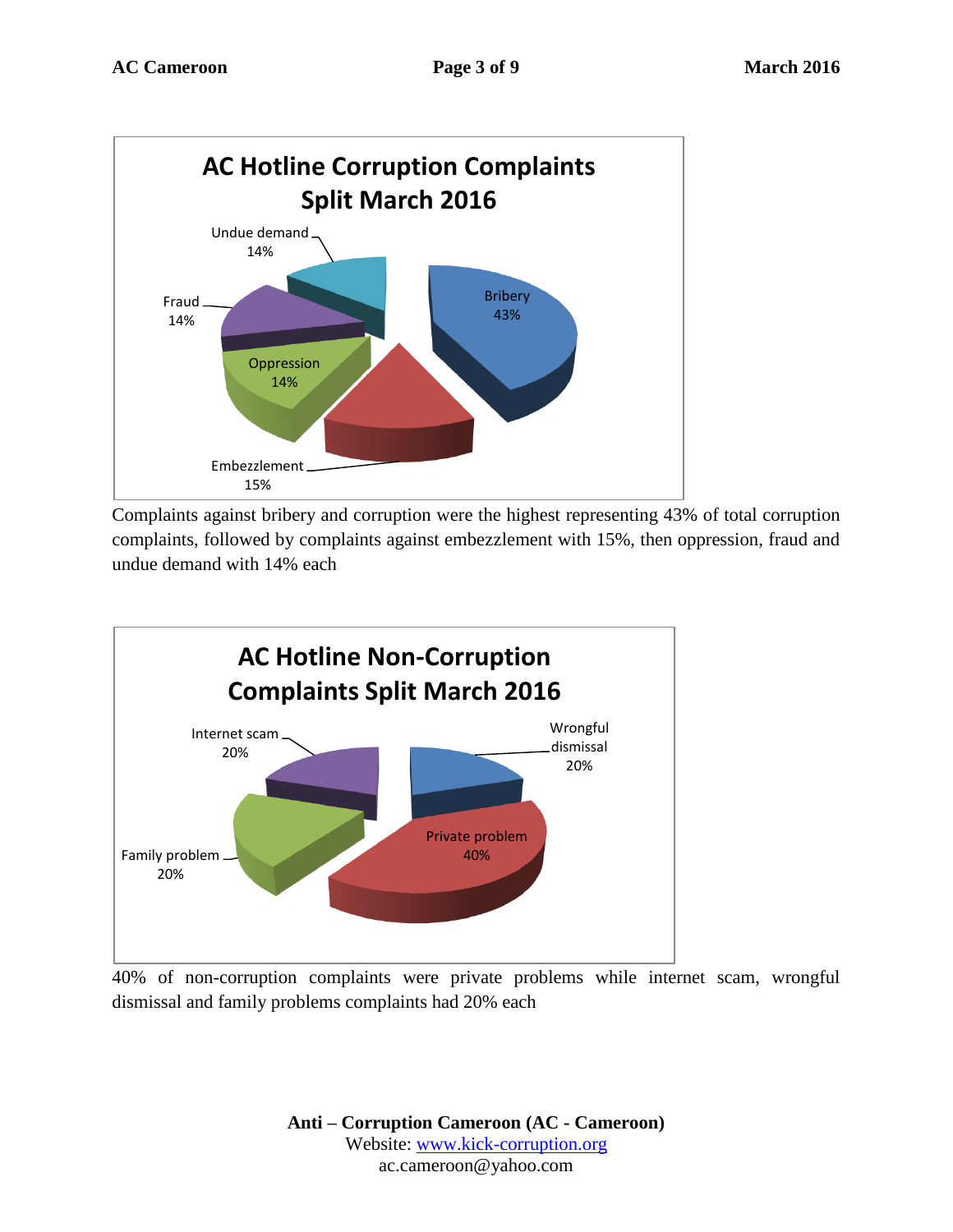### **Gender**



As usual, the highest participant gender was the male gender, representing 87% while the female gender was 13%.

## **Age Range of Callers**



The youth age range represented 60% of total callers, followed by the adult age-range with 33% and lastly, the elderly age-range with 7%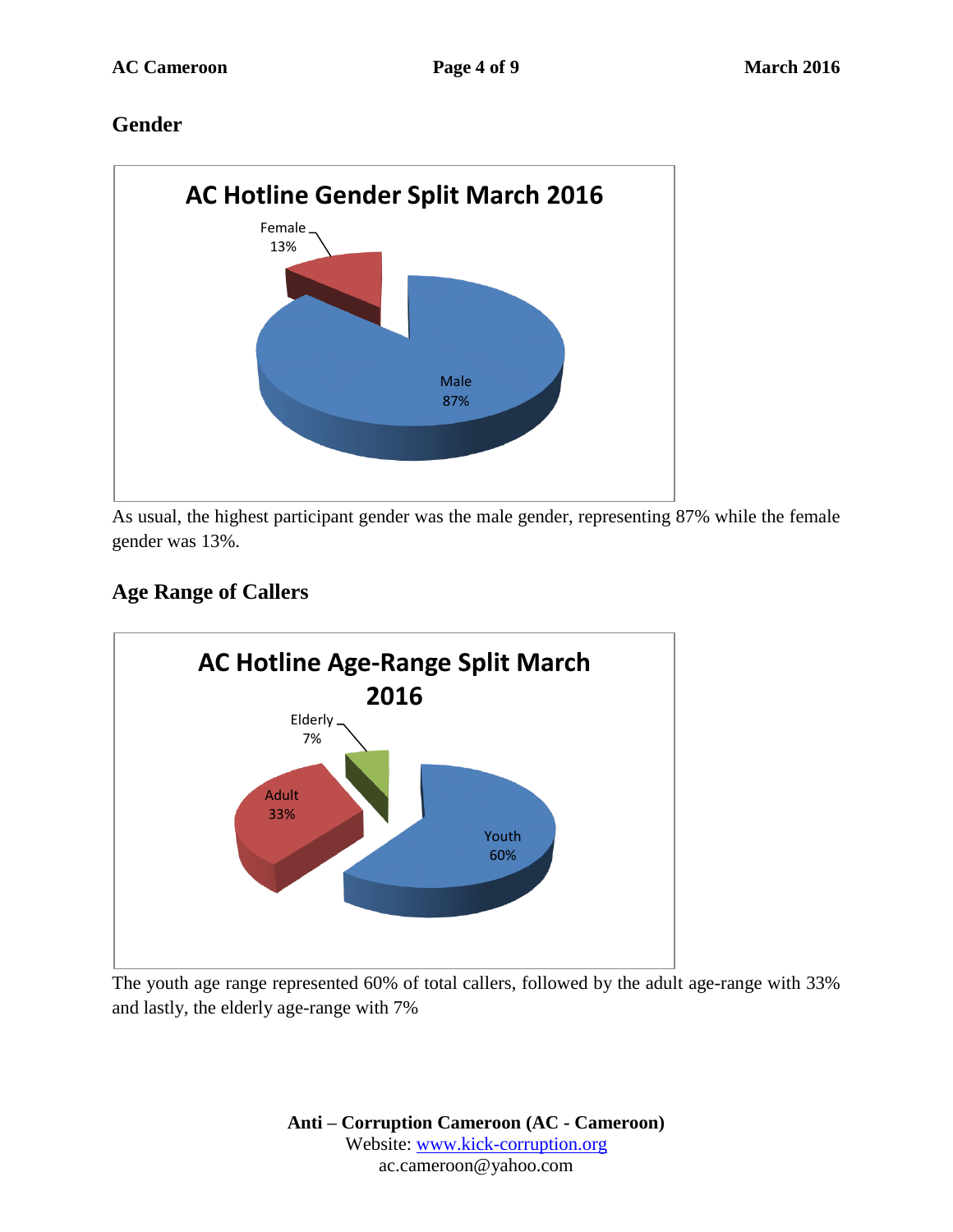### **Regional Representation**



The Centre region had 47% of total calls, followed by the Littoral, East and South West regions with 13% each, then the West and South regions with 7% each.

#### **Email/postal complaints**

There was one addition to the complaints this month received through email on internet scam. The perpetrator made use of false pretenses to get money out of the victim.

#### **Investigations**

Investigations were carried out on a new complaint file on bribery and corruption opened this month. The victim re-established a new ID card because her old ID card was expired and was told when she went for collection of her new card 3 months later that she had to pay the sum of 250,000 FCFA before the new ID card could come out because the fingerprints did not correspond. When she refused to pay the money explaining that she did not have that kind of money, she was asked to pay 50,000 FCFA. AC contacted the inspector of police handling the problem at the Buea central police station who claimed the money was being asked by SACEL not him. SACEL is the Cameroon Electronic Agency handling the production of national identity cards in Cameroon. Investigations are still ongoing as AC intends to pay an informative visit to SACEL.

Investigations were also carried out on a new complaint file on embezzlement opened this month. The complainant, a temporary (PTA) teacher at the Eseka Technical Secondary School complained that the principal of the school had misappropriated funds reason for which they had not been paid their salary for three months. AC found out in the course of investigations that the

> **Anti – Corruption Cameroon (AC - Cameroon)** Website: [www.kick-corruption.org](http://www.kick-corruption.org/) ac.cameroon@yahoo.com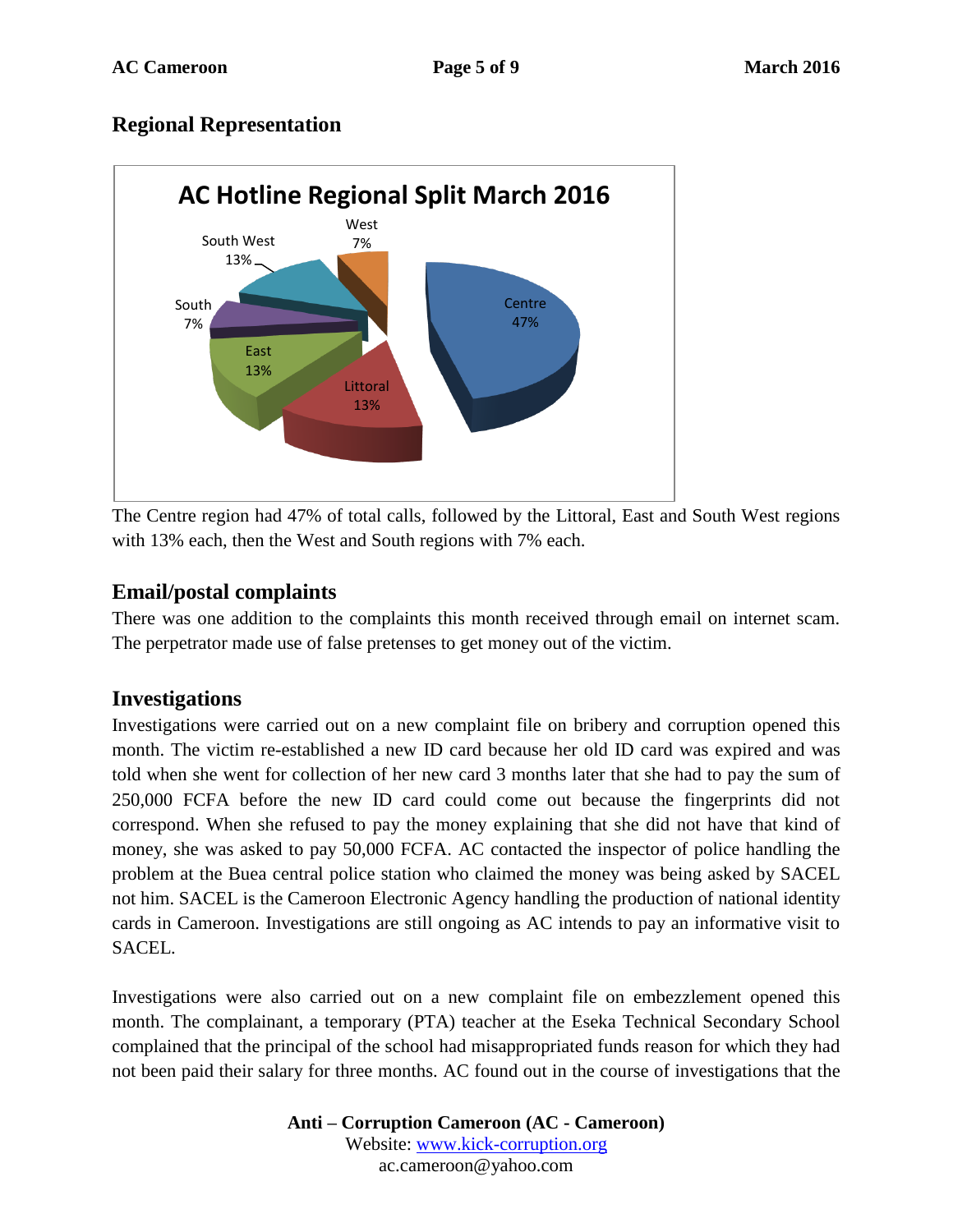complainant did not give complete information. While the principal of the school insisted that salaries were paid out in the months of January and February while March salaries were still being raised, the complainant on the other hand claimed that they did not receive the total amount of their monthly attrition but half of it. Investigations are still being pursued as AC intends to get into contact with other PTA administrators and teachers of the school.

Investigations were intensified on a bribery attempt case opened in the month of January because a similar call was received this month against the same perpetrator. Another complainant denounced the director of ENIEG in Nanga Eboko for demanding 10,000 FCFA from him as bribe before he could collect his diploma. During investigations, AC found out that every final year student of the school was supposed to contribute 10,000 FCFA as a levy for the organization of the end of year graduation. These students did not contribute this amount at the time of graduation which is why they were asked to pay in the money before collecting their diplomas.

### **Health Corruption Hotline**

Calls received through the Health Corruption hotline phone saw a slight increase from last month's calls. 12 calls were received with no complaint registered. The data has been analyzed and is represented on charts as seen below.



83% of health corruption complaints were responsive while 17% were non responsive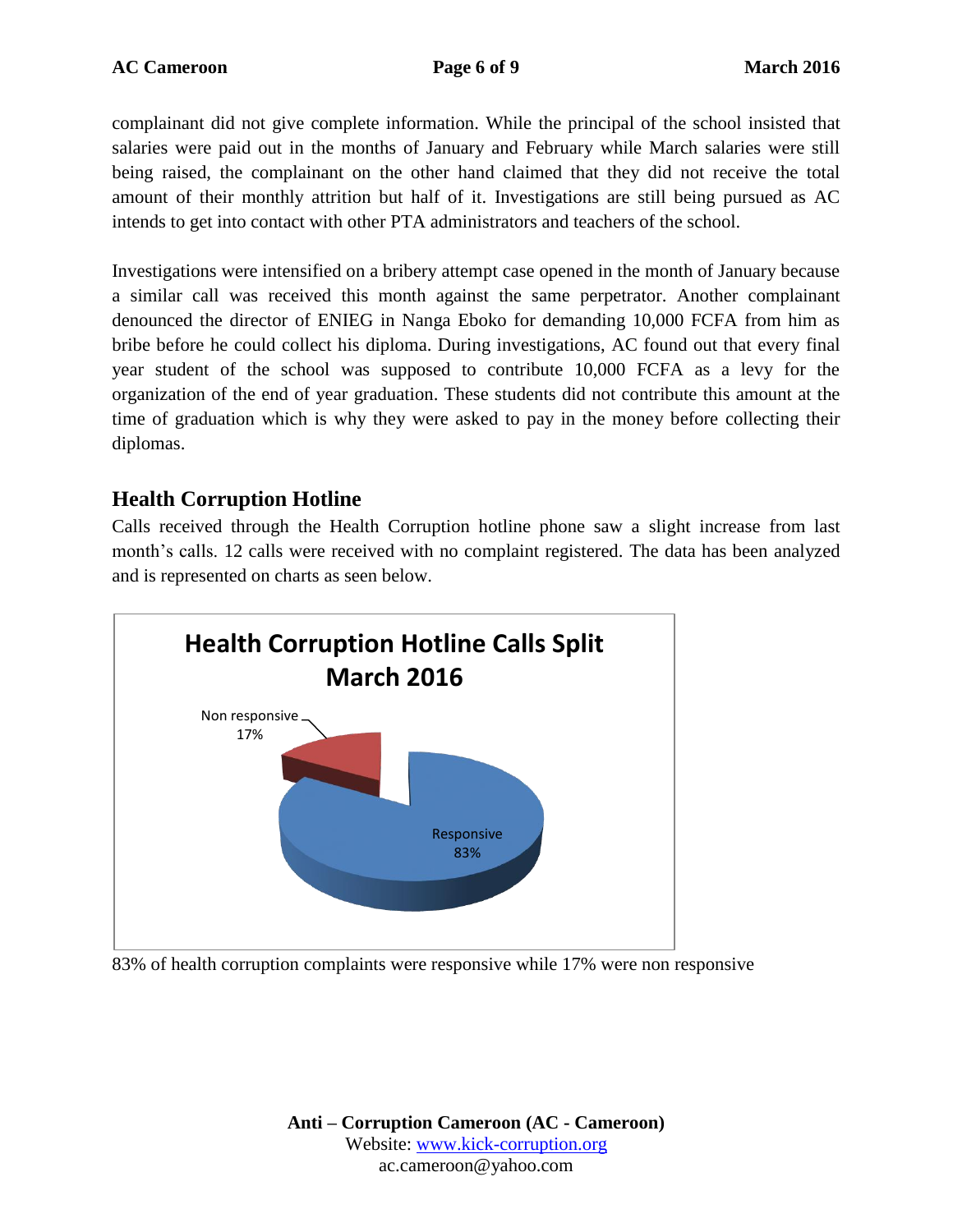## **Gender**



The male gender participated with 70% of calls this month while the female gender participated with 30% of calls.

# **Age Range of Callers**



Just two age-ranges participated in calls this month. The adult age-range with 67% of calls and the youth age range with 33%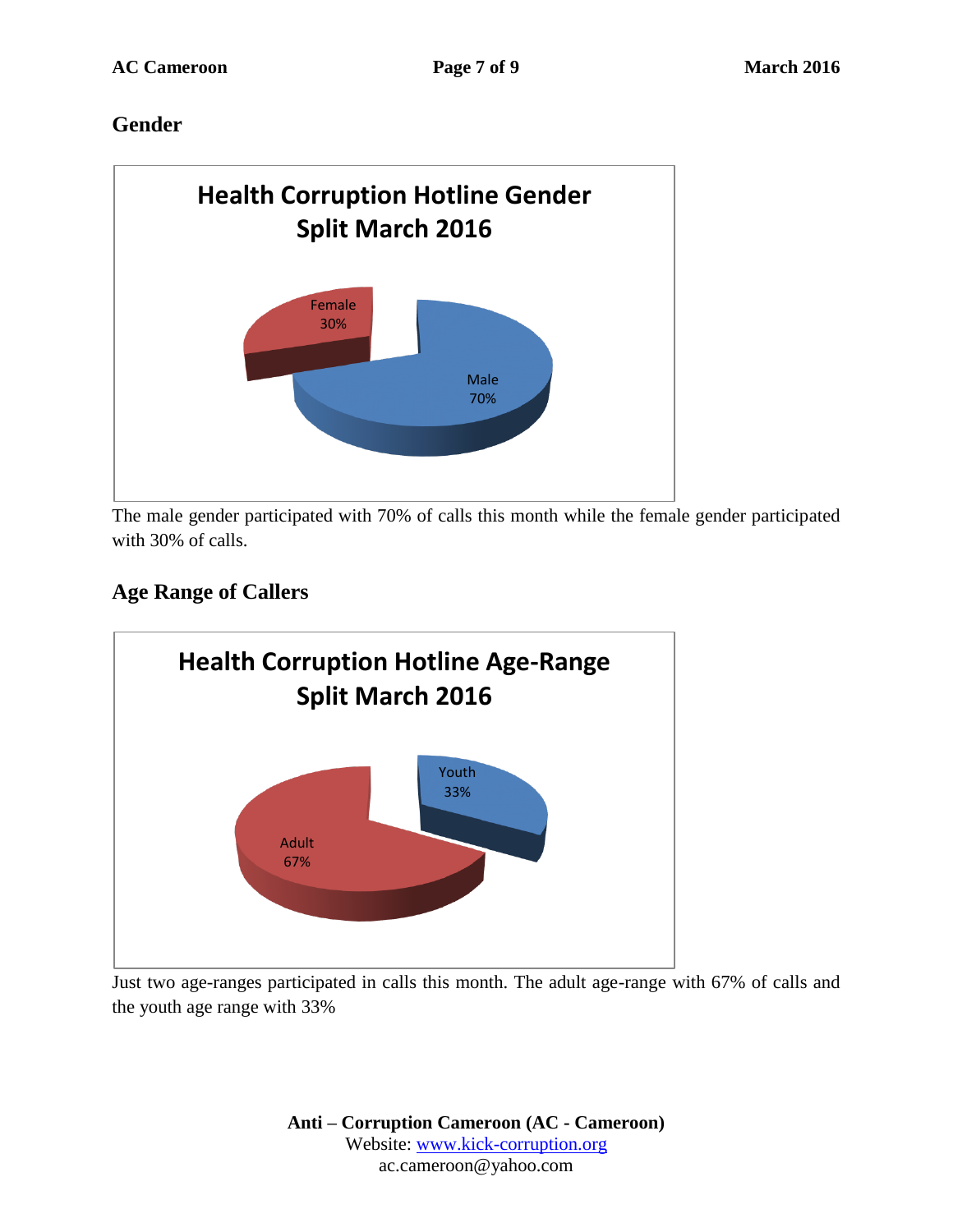### **Regional Representation**



The Adamawa region had the highest number of calls this month representing 37% of total calls, followed by the Centre and Far North regions with 18% and lastly, the Littoral, South West and North West regions with 9% each.